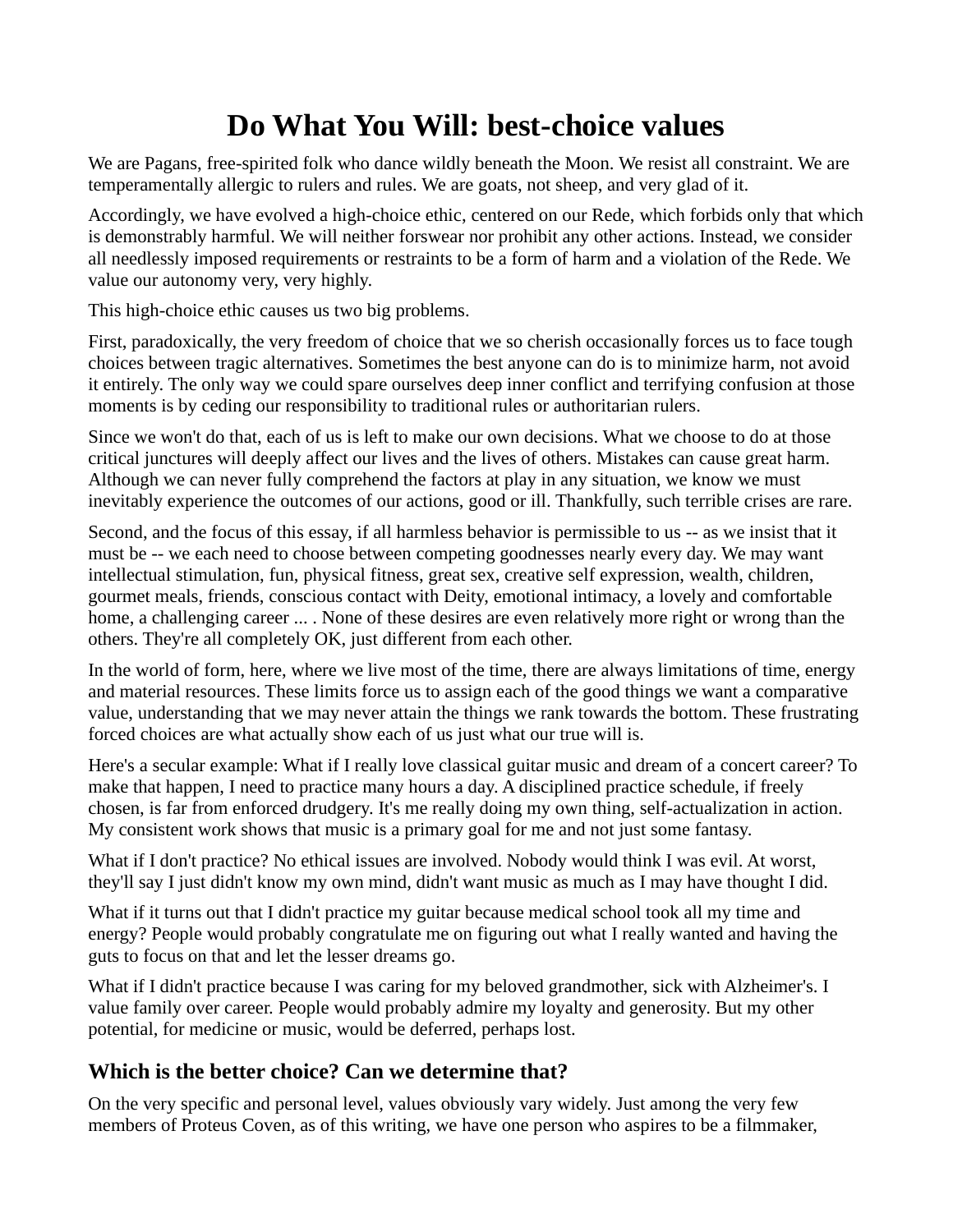another who is working toward a PhD in a scientific field, a non-fiction writer ... . But if you generalize a bit, you can see that each of us is striving for self-actualization in her or his own way, with the closebonded coven serving as a support group for all. We all value self- actualization, and so do most Pagans.

Communities and cultures, whether religious or secular, have identifiable group values, usually more inclusive because they are more abstract. It's easy enough to observe whether a person's specific values (e.g. to be a doctor or a dancer) harmonize with the more general values of their community (e.g. selfactualization).

I think that, as our religion matures, we might be able to figure out which values are Pagan. But I don't think we can identify universal values or universally applicable standards for determining which values are "good" or "bad." Self-actualization, for example, is not prized in all cultures. Some value the family and community far above the individual, to the point of believing that "the nail that sticks up must be hammered down." For another obvious example, some of our neighbors define obedience and chastity as holy virtues. Most Pagans probably consider those traits to be pathological. Perhaps values are really just a matter of taste, of esthetics, personal or collective.

I tried to read some philosophical literature in preparation for writing this essay. Most of it seemed to consist of analyzing what people really mean when they discuss one of this culture's traditional virtues (courage, generosity) or vices (deceit, spite), simply taking as given which behaviors or attitudes are virtues and which are vices. Perhaps collective values are part of the most basic framework of any culture, the kind of assumptions that cannot be critiqued from within the system.

Lacking absolutes, how can it be right for a community to impose any specific prescriptive values on its members? As long as we do no harm, what we choose to do is nobody's business but our own. On the other hand, it makes sense for people concerned with their own growth to choose a community of like-minded folk, where they will find a supportive human context for their efforts to discern and live by their own core values. As a first-generation religion still mostly comprised of converts, we understand this quite well.

Backtrack: humanistic psychologists and educators talk a lot about "values." What can we learn from their use of the word?

"Value" is derived from the Latin *valere,* which means strong or worthy. Two closely-related words from the same Latin root are "valor" and "valid." Our values are those things, activities or qualities that are strong and worthy, high priorities, in our lives. What the psychologists call "values," occultists would more typically call "true will." Nothing new to us so far, except language.

People's values can only really be known by their actions. Some few people are hypocrites. Many more tell the truth as best they can, but lack clear insight. That's why so many wisdom traditions, including our own, advise us to judge others and let ourselves be judged more by actions than by words.

Integrity means making your walk and your talk consistent with each other. Incongruence, the manifestation of (usually unconscious) inner conflict, wastes psychological energy in rationalization and denial. As we come to understand our inconsistencies, we can resolve them in either direction (for example, either by practicing more consistently or by understanding that a musical career never really was my deepest desire).

As a person's self-concept, self-presentation and actual behavior become more consistent, their energy becomes available for growth and creativity. To make the best choices for myself, surely I need to know myself, to understand what I value more, less, or not much at all. The same principles apply to groups and their collective values.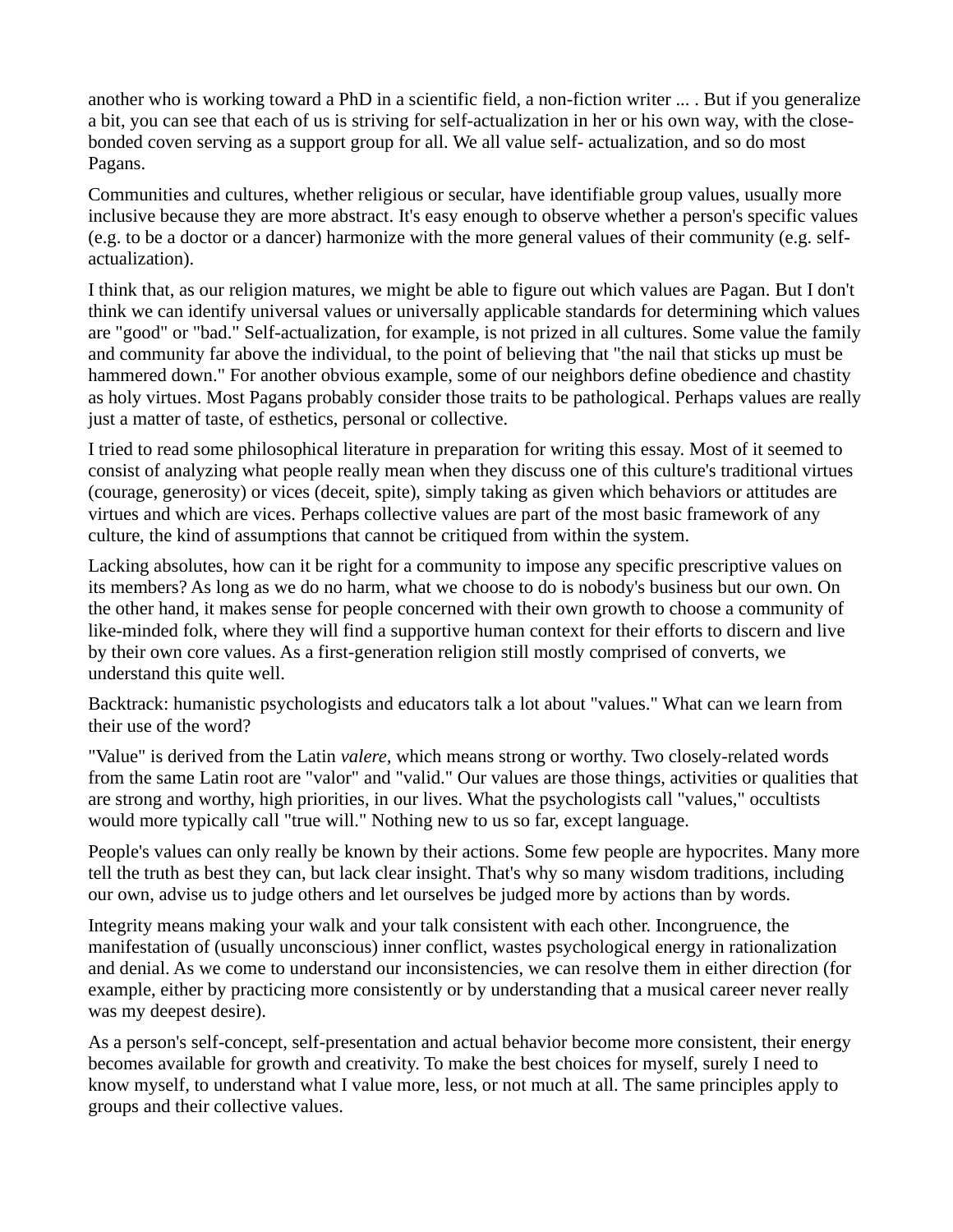So, what we can learn from the psychologists and educators is the concept of values clarification, a process by which people can become aware of their core values. Consciousness opens up our choices, both about our values and our actions, so that we can harmonize them better.

Here are the key points I think we can learn from humanistic psychology:

- Because values guide our personal priorities within the world of form, they must be chosen from among alternatives and within realistic limits.
- Unlike our minimalist ethics, personal (or community) values are prescriptive. They tell us what is best to do, not just what to avoid. Therefore they must be *freely* chosen.
- Values are demonstrated by attitudes and actions, not mere statements. Personal growth brings about a gradual increase in congruence.

It behooves each of us to clarify our personal values. It behooves those of us who are members of groups, lineages or traditions to work together to clarify our collective values. It behooves the entire neo-Pagan community to clarify those broadly-shared values that define our religion. Leaving our values as unspoken assumptions can lead to incongruity, as well as to inner and interpersonal conflict.

On what basis do we choose the best among the broad range of acceptable options? How might we find guidance without abdicating our freedom? How can we benefit from the experiences of our elders without bowing to hierarchical authority? How can we help one another make good choices without falling into groupthink or stifling conformity?

Up to this point, this discussion would apply equally well to secular communities. Secular environmental activists, for an obvious example, would do well to monitor their own consumption patterns, recycle their garbage, and so on (and, of course, most do). Religious communities have an additional Source for our values and an additional challenge: How can we draw wisdom and guidance from our religious lore without devolving into static fundamentalism?

"Religion," is derived from the Latin root, *ligere,* which means "to connect." Two closely-related words from the same Latin root are "ligament" and "link." Religion, re-linking, is a pattern of activity that restores a connection. We might understand this to be the link between values and behavior or that between the Sacred and everyday life. So religion, at its very root, is about congruence, about integrity.

What makes a person or a community specifically *religious* is that they seek to establish, clarify, deepen and sustain their collective conscious contact with Deity -- however they conceive of Deity - and make what they learn from that contact a primary input into their value system, a guidepost for their lives.

Religious symbols, myths and rituals represent the collective wisdom and creativity of those who have walked the same Path before us. They are the cumulative heritage of our religious tradition (and, clearly, every religious tradition has its own distinct body of tradition, its own cumulative heritage).

Our Pagan lore is derived from many sources. Some of what we have comes from the ancestral Pagan cultures of Northern and Western Europe, or from the great classical Pagan civilizations. Some is borrowed from other continents, including contemporary indigenous faithkeepers whose native traditions have unbroken continuity. Some is the direct fruit of the contemporary neo-Pagan renascence, for the Ancient Gods surely still speak to those who learn to listen.

Our cumulative heritage of religious wisdom is most often expressed in images, symbols, parables and myths. We should not take these literally, rather we should ponder them deeply, meditate and dream on them, for what they teach us of meaning and value is far more important than objective fact. We will not all find the same things in them, as myth always speaks to different people according to the needs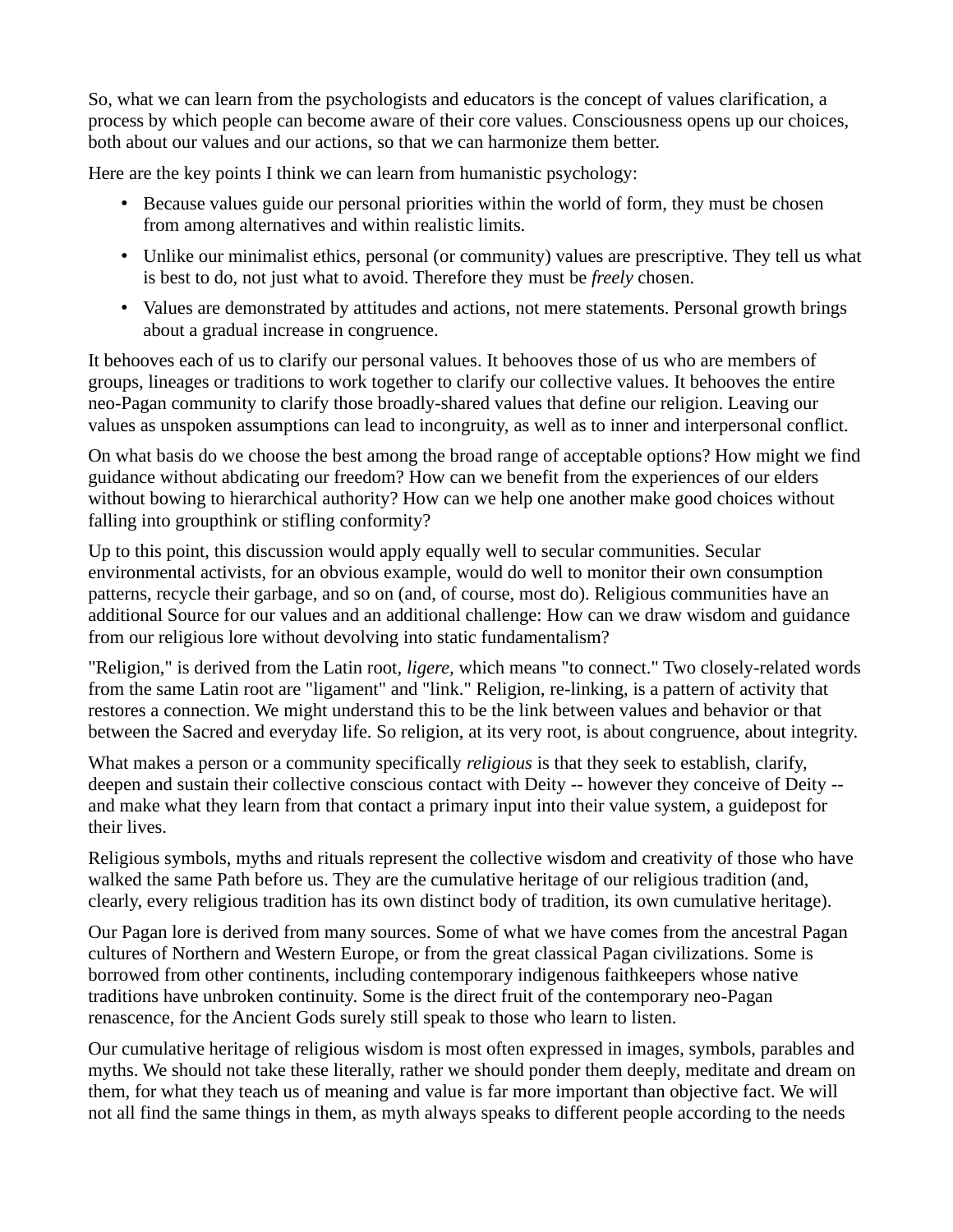that are most pressing in their lives at that time.

As we grow in faith, we are shaped by this heritage. As we mature in spirituality, we contribute to its ongoing development. By opening ourselves to the still, small voice of Spirit that sings through our traditions and still sings within and all around us, we can discern what is strong and worthy for us, here, now. Thus personal and collective spiritual development are a constant and interactive developmental process in any living religious tradition, a double helix of growth.

In this way, the power and beauty of the Ancient Ones can empower and guide us in all our affairs, both religious and secular. So mote it be!

# **Values Clarification Exercises**

### **For individuals**

- 1. Select a Goddess or God that you've been feeling particularly attracted to.
	- Look up some good, poetic translations of materials from that Deity's original culture of the myths, odes, invocations concerning that Deity. Identify the values that are depicted in the stories and poems.
	- Now, do the same with some popular modern re-tellings. Are the values depicted there the same? If they are different, list the differences.
	- Which of these values seem strong and worthy to you?
- 2. If any of the values you have identified do not seem strong and worthy to you, try to figure out why not. Then rank the ones that remain in the order of how intensely they draw you. Identify ways you have acted in accordance with those values within the past lunar cycle (go back to the New Moon before last).
- 3. If there are any that you have not practiced recently, consider whether you want to drop them from your list. For the top half of your remaining list, plan three ways you can put them into practice within the next lunar cycle (go forward to the Full Moon after next).
- 4. Think about what you would put on a t-shirt (or in a signature file for your email), a short phrase that describes you as you are right now, and that you would want the world at large to see. What would it be?
- 5. Of your achievements so far, which three would you want to have written on your tombstone? This describes your most significant and lasting contributions. Is there something you would like to have there that is not yet so? Plan three ways you can begin working toward that goal in the next lunar cycle, and in the next year.

#### **For groups**

- Identify the values depicted in your normal altar set-up, Circle casting procedure, etc. You can do the same with any key texts of your Tradition (e.g. the Charge of the Goddess). If your group or Tradition has a particular tutelary Deity, do the same with that Deity's myths, invocations, etc. Follow the same procedure as in the individual exercises #1-3, above. To make this exercise even more interesting, have each member do it separately, at home, without consultation, and then compare notes.
	- Brainstorm the Pagan values. No limits and no rejections, just list as many as the group names. Post the entire list. Then give everyone three slips of paper and ask them to